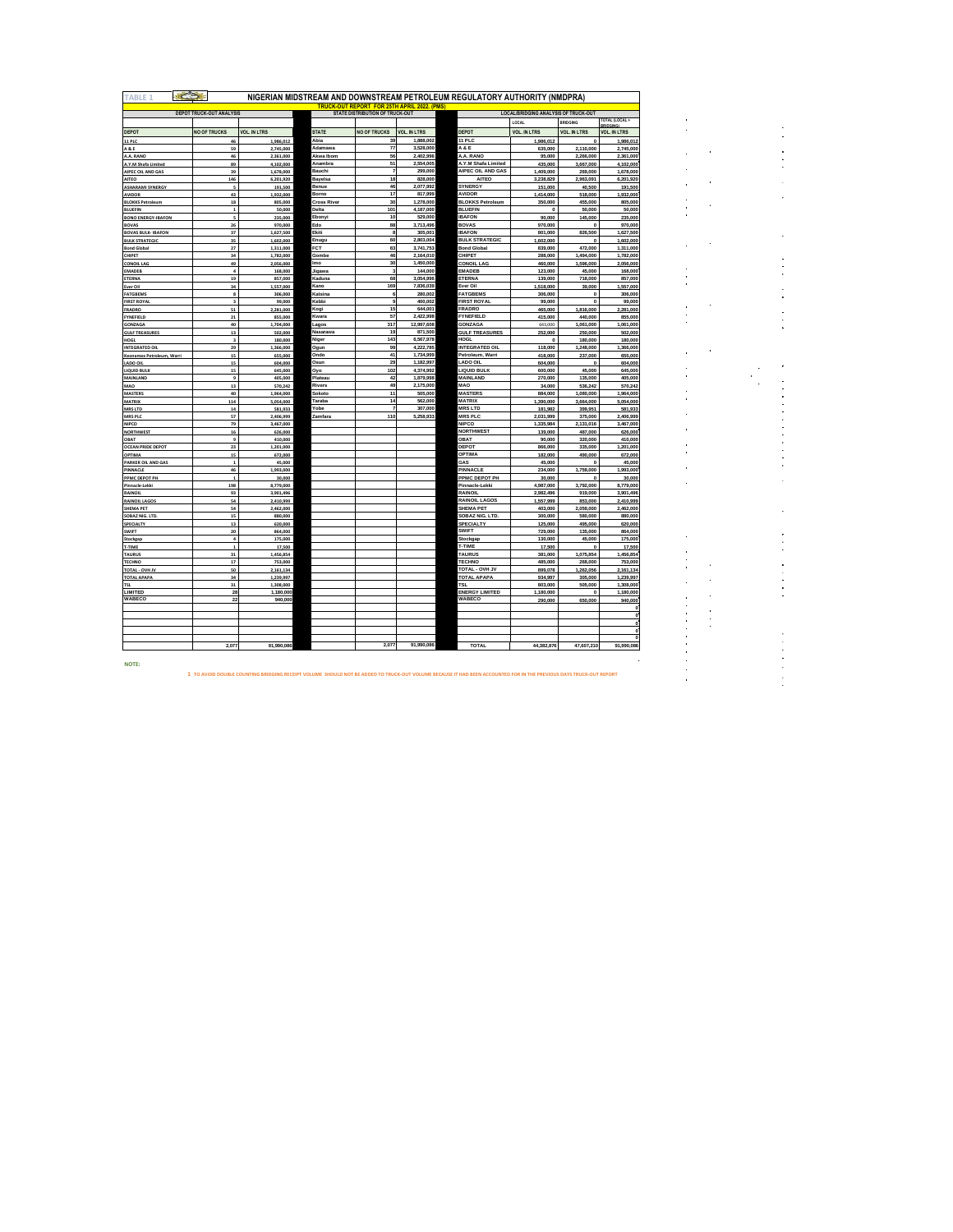| <b>TABLE 2</b><br>$\bigodot$                                    |                                                           |                         |                             |                                   |                         | NIGERIAN MIDSTREAM AND DOWNSTREAM PETROLEUM REGULATORY AUTHORITY (NMDPRA) |                                                      |                        |                             |                                                              |                         |  |  |
|-----------------------------------------------------------------|-----------------------------------------------------------|-------------------------|-----------------------------|-----------------------------------|-------------------------|---------------------------------------------------------------------------|------------------------------------------------------|------------------------|-----------------------------|--------------------------------------------------------------|-------------------------|--|--|
|                                                                 | <b>DEPOT DISPATCHES ANALYSIS</b>                          |                         |                             |                                   |                         | DISPATCHES REPORT FOR 25TH APRIL 2022. (PMS)                              | STATE RECEIPT OF DISPATCHES                          |                        |                             |                                                              |                         |  |  |
| LOCAL COMPONENT + BRIDGING RECEIPT COMPONENT + LOCAL LOADING OF |                                                           |                         |                             | <b>LOCAL COMPONENT</b>            |                         |                                                                           | <b>BRIDGING RECEIPT COMPONENT + LOCAL LOADING OF</b> |                        |                             | FOTAL (LOCAL COMPONENT + BRIDGING RECEIPT + LOCAL LOADING OF |                         |  |  |
|                                                                 | DECANTED PMS - NEWLY DECANTED PMS                         |                         |                             |                                   |                         |                                                                           | <b>DECANTED PMS - NEWLY DECANTED PMS</b>             |                        |                             | <b>DECANTED PMS - NEWLY DECANTED PMS)</b>                    |                         |  |  |
| <b>DEPOT</b>                                                    | <b>NO OF TRUCKS</b><br><b>LOCAL COMPONENT OF TRUCKOUT</b> | <b>VOL. IN LTRS</b>     | <b>STATE</b>                | NO OF TRUCKS VOL. IN LTRS         |                         | <b>STATE</b>                                                              | <b>NO OF TRUCKS</b>                                  | <b>VOL. IN LTRS</b>    | <b>STATE</b>                | <b>NO OF TRUCKS</b>                                          | <b>VOL. IN LTRS</b>     |  |  |
| 11 PLC                                                          | 46                                                        | 1,986,012               | Abia<br>Adamawa             | 29<br>o                           | 1,328,000               | Abia<br>kdamawa                                                           | 53                                                   | 2,455,000              | Abia<br>Adamawa             | 29<br>53                                                     | 1.328,000<br>2,455,000  |  |  |
| A&E                                                             | 14                                                        | 635,000                 | Akwa Ibor                   | 52                                | 2,230,000               | Akwa Ibon                                                                 | 3                                                    | 135,001                | Akwa Ibon                   | 55                                                           | 2,365,001               |  |  |
| A.A. RANO<br>A V M Shafa Limited                                | $\mathbf{2}$                                              | 95,000                  | Anambra<br>Bauchi           | $12$<br>э.                        | 552,000                 | Anambra<br>Rauchi                                                         | $\pmb{0}$<br>65                                      |                        | Anambra<br>Bauchi           | $12$<br>65                                                   | 552,000                 |  |  |
| AIPEC OIL AND GAS                                               | 33                                                        | 435,000<br>1,409,000    | Bayelsa                     | 18                                | 828,000                 | Bayelsa                                                                   | $\pmb{0}$                                            | 3,026,007              | Bayelsa                     | 18                                                           | 3,026,007<br>828,000    |  |  |
| <b>AITEO</b>                                                    | 81                                                        | 3,238,829               | Benue                       | $\mathbf{0}$                      |                         | Benue                                                                     | 54                                                   | 2,446,004              | Benue                       | 54                                                           | 2,446,004               |  |  |
| <b>ASHARAMI SYNERGY</b><br><b>AVIDOR</b>                        | $\Delta$<br>31                                            | 151,000<br>1.414.000    | Borno<br><b>Cross River</b> | $\mathbf{o}$<br>29                | 1,233,000               | <b>Borno</b><br><b>Cross River</b>                                        | 22<br>$\mathbf{0}$                                   | 1,004,001              | Borno<br><b>Cross River</b> | $\boldsymbol{\eta}$<br>29                                    | 1.004.001<br>1,233,000  |  |  |
| <b>BLOKKS Petroleum</b>                                         | 8                                                         | 350,000                 | Delta                       | 101                               | 4,187,000               | Delta                                                                     | $\pmb{0}$                                            | $^{\circ}$             | Delta                       | 101                                                          | 4,187,000               |  |  |
| <b>BLUEFIN</b>                                                  | $\mathbf 0$                                               | $\overline{\mathbf{0}}$ | Ebonyi                      | $\overline{\mathbf{2}}$           | 105,000                 | Ebonyi                                                                    | $\circ$                                              |                        | Ebonyi                      | $\overline{2}$                                               | 105,000                 |  |  |
| <b>BONO ENERGY-IBAFON</b><br><b>BOVAS</b>                       | -2<br>26                                                  | 90,000<br>970,000       | Edo<br>Ekiti                | $\overline{\bf 77}$<br>5          | 3,249,496<br>199,001    | Edo<br>Ekiti                                                              | 12<br>$\overline{7}$                                 | 446,804<br>298,003     | Edo<br>Ekiti                | 89<br>12                                                     | 3,696,300<br>497,004    |  |  |
| <b>BOVAS BULK- IBAFON</b>                                       | 19                                                        | 801,000                 | Enugu                       | 14                                | 665,000                 | Enugu                                                                     |                                                      |                        | Enugu                       | 14                                                           | 665,000                 |  |  |
| <b>BULK STRATEGIC</b>                                           | 35                                                        | 1,602,000               | <b>FCT</b>                  | $\bullet$                         |                         | FCT                                                                       | 105                                                  | 4,861,541              | FCT                         | 105                                                          | 4,861,541               |  |  |
| <b>Bond Global</b><br>CHIPET                                    | 17<br>6                                                   | 839,000                 | Gombe<br><b>Imo</b>         | $\Omega$<br>26                    | 1,275,000               | Gombe<br><b>Imo</b>                                                       | 29<br>$\pmb{0}$                                      | 1,319,995              | Gombe<br><b>Imo</b>         | 29                                                           | 1,319,995               |  |  |
| <b>CONOIL LAG</b>                                               | 13                                                        | 288,000<br>460,000      | Jigawa                      | $\mathbf{o}$                      |                         | Jigawa                                                                    | 20                                                   | 912,996                | Jigawa                      | 26<br>20                                                     | 1,275,000<br>912,996    |  |  |
| <b>EMADEB</b>                                                   |                                                           | 123,000                 | Kaduna                      | $\bf o$                           |                         | Kaduna                                                                    | 64                                                   | 2.839.002              | Kaduna                      | 64                                                           | 2,839,002               |  |  |
| <b>ETERNA</b><br>Ever Oil                                       | 3<br>33                                                   | 139,000<br>1,518,000    | Kano<br>Katsina             | $\pmb{\mathfrak{o}}$<br>$\pmb{0}$ |                         | Kano<br>Katsina                                                           | 86<br>53                                             | 3,942,003<br>2,421,987 | Kano<br>Katsina             | 86<br>53                                                     | 3,942,003<br>2,421,987  |  |  |
| <b>FATGBEMS</b>                                                 | $\overline{\mathbf{8}}$                                   | 306,000                 | Kebbi                       | $\overline{\mathbf{0}}$           |                         | <b>Cebbi</b>                                                              | 83                                                   | 3,768,007              | Kebbi                       | 83                                                           | 3,768,007               |  |  |
| <b>FIRST ROYAL</b>                                              | $\mathbf{a}$                                              | 99,000                  | <b>Sogi</b>                 | э.                                |                         | (ogi                                                                      | 26                                                   | 1,150,000              | Kogi                        | 26                                                           | 1,150,000               |  |  |
| <b>FRADRO</b><br><b>EYNEFIELD</b>                               | 11<br>$10$                                                | 465,000<br>415,000      | Kwara<br>agos               | 55<br>316                         | 2,327,998<br>12,937,608 | (wara<br>agos                                                             | 41<br>$\mathbf 0$                                    | 1,652,504              | Kwara<br>Lagos              | 96<br>316                                                    | 3,980,502<br>12,937,608 |  |  |
| <b>GONZAGA<br/>GULF TREASURES</b>                               | 18                                                        | 643,000                 | Nasarawa                    |                                   |                         | Nasarawa                                                                  | 37                                                   | 1.590.002              | Nasarawa                    | 37                                                           | 1,590,002               |  |  |
|                                                                 | $\overline{7}$                                            | 252,000                 | Niger                       |                                   |                         | liger                                                                     | 45                                                   | 1,996,001              | Niger                       | 45                                                           | 1,996,001               |  |  |
| <b>HOGL</b><br><b>INTEGRATED OIL</b>                            | $\mathbf{0}$<br>$\mathbf{3}$                              | $\Omega$<br>118,000     | Oaun<br>Ondo                | 99<br>33                          | 4.222.785<br>1,392,999  | Ogun<br>Ondo                                                              | $\overline{2}$<br>14                                 | 90,000<br>558,000      | Ogun<br>Ondo                | 101<br>47                                                    | 4.312.785<br>1,950,999  |  |  |
| Keonamex Petroleum, Warri                                       | 10                                                        | 418,000                 | Osun                        | 28                                | 1,149,997               | Dsun                                                                      | $\overline{\mathbf{3}}$                              | 111,000                | Osun                        | 31                                                           | 1,260,997               |  |  |
| <b>LADO OIL</b>                                                 | 15                                                        | 604,000                 | Oyo                         | 101                               | 4,324,992               | Oyo                                                                       | 48                                                   | 1,922,298              | Oyo                         | 149                                                          | 6,247,290               |  |  |
| <b>LIQUID BULK</b><br><b>MAINLAND</b>                           | 14<br>$\epsilon$                                          | 600,000<br>270,000      | Platear<br>Rivers           | $\Omega$<br>49                    | 2,175,000               | latear<br>livers                                                          | 26<br>$\mathbf 0$                                    | 1,140,002              | Platea<br>Rivers            | 26<br>49                                                     | 1,140,002<br>2,175,000  |  |  |
| MAO                                                             | $\mathbf{1}$                                              | 34,000                  | Sokoto                      | ō                                 |                         | okoto                                                                     | 27                                                   | 1,266,001              | Sokoto                      | 27                                                           | 1,266,001               |  |  |
| MASTERS<br>MATRIX                                               | 17                                                        | 884,000                 | Taraha                      | $\Omega$                          |                         | Taraha                                                                    | 37                                                   | 1.641.000              | Taraha                      | 37                                                           | 1.641.000               |  |  |
|                                                                 | 32<br>-5                                                  | 1,390,000<br>181,982    | Yobe<br>Zamfara             | $\mathbf{0}$<br>$\mathbf{0}$      |                         | <b>Cobe</b><br>Zamfara                                                    | 35<br>21                                             | 1,648,994<br>941,003   | Yobe<br>Zamfara             | 35<br>$\overline{21}$                                        | 1,648,994<br>941,003    |  |  |
| <b>MRS LTD</b><br>MRS PLC                                       | 49                                                        | 2.031.999               |                             |                                   |                         |                                                                           |                                                      |                        |                             |                                                              |                         |  |  |
| <b>NIPCO</b>                                                    | 32                                                        | 1,335,984               |                             |                                   |                         |                                                                           |                                                      |                        |                             |                                                              |                         |  |  |
| <b>NORTHWEST</b>                                                | $\boldsymbol{4}$<br>$\mathbf 2$                           | 139,000                 |                             |                                   |                         |                                                                           |                                                      |                        |                             |                                                              |                         |  |  |
| OBAT<br><b>OCEAN PRIDE DEPOT</b>                                | 16                                                        | 90,000<br>866,000       |                             |                                   |                         |                                                                           |                                                      |                        |                             |                                                              |                         |  |  |
| <b>OPTIMA</b>                                                   | $\lambda$                                                 | 182,000                 |                             |                                   |                         |                                                                           |                                                      |                        |                             |                                                              |                         |  |  |
| <b>PARKER OIL AND GAS</b><br>PINNACLE                           | $\mathbf{1}$<br>6                                         | 45,000<br>234,000       |                             |                                   |                         |                                                                           |                                                      |                        |                             |                                                              |                         |  |  |
| PPMC DEPOT PH                                                   | $\mathbf{1}$                                              | 30,000                  |                             |                                   |                         |                                                                           |                                                      |                        |                             |                                                              |                         |  |  |
| Pinnacle-Lekki                                                  | 117                                                       | 4,987,000               |                             |                                   |                         |                                                                           |                                                      |                        |                             |                                                              |                         |  |  |
| <b>RAINOIL</b>                                                  | 72                                                        | 2.982.496               |                             |                                   |                         |                                                                           |                                                      |                        |                             |                                                              |                         |  |  |
| <b>RAINOIL LAGOS</b><br><b>SHEMA PET</b>                        | 35                                                        | 1,557,999<br>403,000    |                             |                                   |                         |                                                                           |                                                      |                        |                             |                                                              |                         |  |  |
| SOBAZ NIG. LTD.                                                 |                                                           | 300,000                 |                             |                                   |                         |                                                                           |                                                      |                        |                             |                                                              |                         |  |  |
| <b>SPECIALTY</b><br><b>SWIFT</b>                                | $\mathbf{a}$<br>17                                        | 125,000                 |                             |                                   |                         |                                                                           |                                                      |                        |                             |                                                              |                         |  |  |
| Stockgap                                                        | $\mathbf{3}$                                              | 729,000<br>130,000      |                             |                                   |                         |                                                                           |                                                      |                        |                             |                                                              |                         |  |  |
| <b>T-TIME</b>                                                   | $\overline{1}$                                            | 17,500                  |                             |                                   |                         |                                                                           |                                                      |                        |                             |                                                              |                         |  |  |
| <b>TAURUS</b>                                                   | 9                                                         | 381,000                 |                             |                                   |                         |                                                                           |                                                      |                        |                             |                                                              |                         |  |  |
| <b>TECHNO</b><br>TOTAL - OVH JV                                 | 11<br>${\bf 23}$                                          | 485,000<br>899,078      |                             |                                   |                         |                                                                           |                                                      |                        |                             |                                                              |                         |  |  |
| <b>TOTAL APAPA</b>                                              | $27\,$                                                    | 934,997                 |                             |                                   |                         |                                                                           |                                                      |                        |                             |                                                              |                         |  |  |
| <b>TSL</b>                                                      | 19                                                        | 803,000                 |                             |                                   |                         |                                                                           |                                                      |                        |                             |                                                              |                         |  |  |
| <b>VIRGIN FOREST ENERGY LIP</b><br>WABECO                       | 28                                                        | 1,180,000<br>290,000    |                             |                                   |                         |                                                                           |                                                      |                        |                             |                                                              |                         |  |  |
|                                                                 |                                                           |                         |                             |                                   |                         |                                                                           |                                                      |                        |                             |                                                              |                         |  |  |
|                                                                 |                                                           |                         |                             |                                   |                         |                                                                           |                                                      |                        |                             |                                                              |                         |  |  |
|                                                                 |                                                           |                         |                             |                                   |                         |                                                                           |                                                      |                        |                             |                                                              |                         |  |  |
|                                                                 |                                                           |                         |                             |                                   |                         |                                                                           |                                                      |                        |                             |                                                              |                         |  |  |
| BRIDGING RECEIPT COMPONENT + LOCAL LOADING OF DECANTED PMS -    |                                                           |                         |                             |                                   |                         |                                                                           |                                                      |                        |                             |                                                              |                         |  |  |
|                                                                 | NEWLY DECANTED PMS                                        |                         |                             |                                   |                         |                                                                           |                                                      |                        |                             |                                                              |                         |  |  |
| <b>GOMBE</b>                                                    | 47                                                        | 2,152,995               |                             |                                   |                         |                                                                           |                                                      |                        |                             |                                                              |                         |  |  |
| GUSAU<br><b>JOS</b>                                             | 125<br>54                                                 | 5,725,009<br>2,419,002  |                             |                                   |                         |                                                                           |                                                      |                        |                             |                                                              |                         |  |  |
| <b>KADUNA DEPOT</b>                                             | 70                                                        | 3,104,005               |                             |                                   |                         |                                                                           |                                                      |                        |                             |                                                              |                         |  |  |
| KANO                                                            | 210                                                       | 9,720,987               |                             |                                   |                         |                                                                           |                                                      |                        |                             |                                                              |                         |  |  |
| MAIDUGURI<br>MAKURDI                                            | 18<br>90                                                  | 813,001<br>4,012,004    |                             |                                   |                         |                                                                           |                                                      |                        |                             |                                                              |                         |  |  |
| <b>MINNA</b>                                                    | 34                                                        | 1,515,996               |                             |                                   |                         |                                                                           |                                                      |                        |                             |                                                              |                         |  |  |
| <b>PPMC BENIN</b>                                               | 12                                                        | 446,804                 |                             |                                   |                         |                                                                           |                                                      |                        |                             |                                                              |                         |  |  |
| <b>PPMC CALABAR</b><br><b>PPMC IBADAN</b>                       |                                                           | 135,001                 |                             |                                   |                         |                                                                           |                                                      |                        |                             |                                                              |                         |  |  |
| <b>PPMC ILORIN</b>                                              | 48<br>41                                                  | 1,922,298<br>1,652,504  |                             |                                   |                         |                                                                           |                                                      |                        |                             |                                                              |                         |  |  |
| <b>PPMC MOSIMI</b>                                              |                                                           | 90,000                  |                             |                                   |                         |                                                                           |                                                      |                        |                             |                                                              |                         |  |  |
| PPMC ORE<br><b>SULEJA</b>                                       | 24<br>160                                                 | 967,003<br>7.236.547    |                             |                                   |                         |                                                                           |                                                      |                        |                             |                                                              |                         |  |  |
| YOLA                                                            | 80                                                        | 3,670,000               |                             |                                   |                         |                                                                           |                                                      |                        |                             |                                                              |                         |  |  |
|                                                                 |                                                           |                         |                             |                                   |                         |                                                                           |                                                      |                        |                             |                                                              |                         |  |  |
|                                                                 |                                                           |                         |                             |                                   |                         |                                                                           |                                                      |                        |                             |                                                              |                         |  |  |
|                                                                 |                                                           |                         |                             |                                   |                         |                                                                           |                                                      |                        |                             |                                                              |                         |  |  |
|                                                                 |                                                           |                         |                             |                                   |                         |                                                                           |                                                      |                        |                             |                                                              |                         |  |  |
| <b>TOTAL</b>                                                    | 2.064                                                     | 89,966,032              |                             |                                   | 44.382.87               |                                                                           |                                                      | 45.583.156             |                             |                                                              | 89.96                   |  |  |

**NOTE: 1. KINDLY NOTE THAT (446,804) FIGURE FOR PPMC BENIN DEPOT HAS BEEN COMFIRMED AS THE ACTUAL FIGURE**